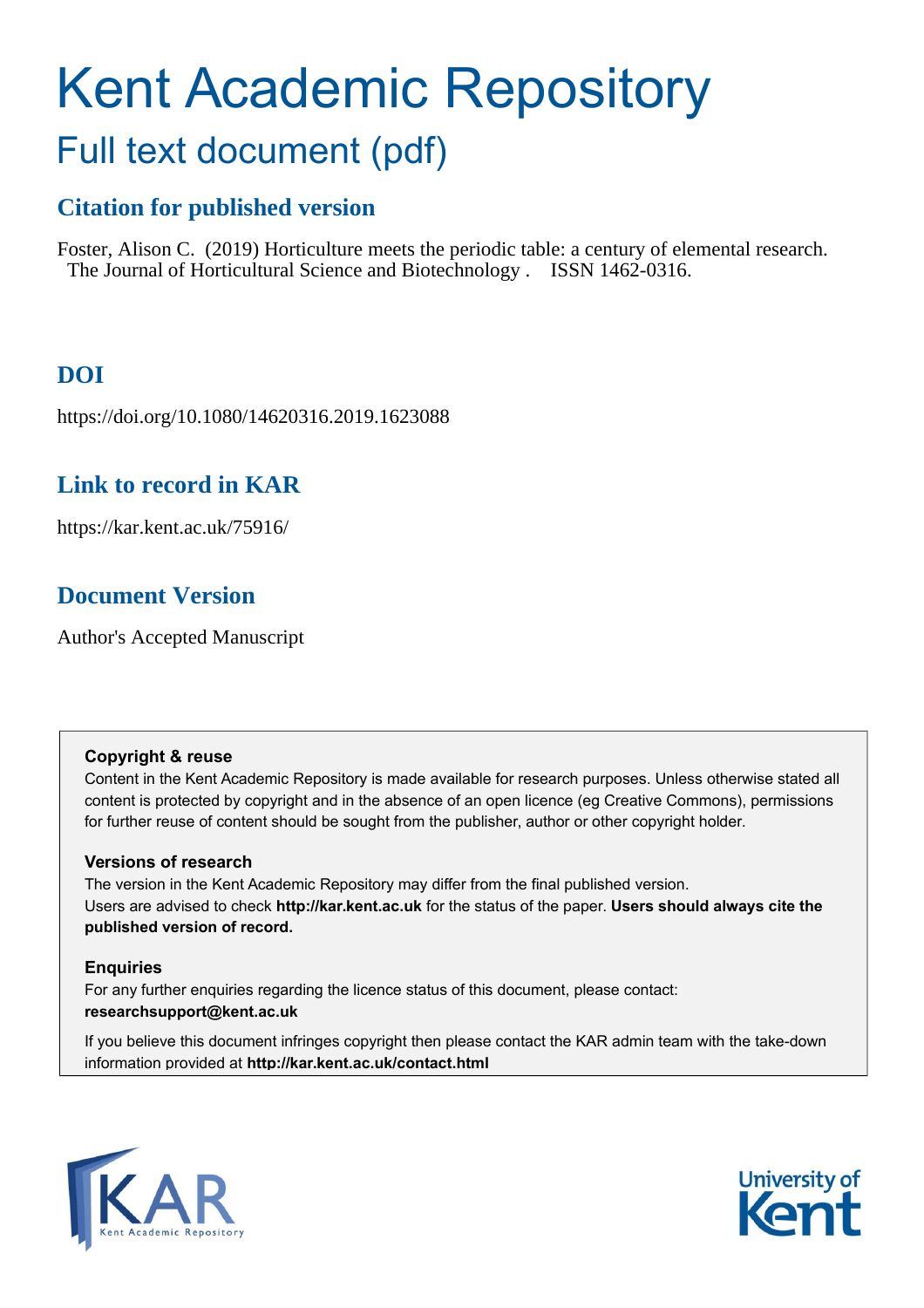Horticulture meets the periodic table: a century of elemental research

Alison C Foster, Associate Lecturer, Centre for Biocultural Diversity, University of Kent, Canterbury, Kent, CT2 7NZ, UK.

[A.C.Foster@kent.ac.uk](mailto:A.C.Foster@kent.ac.uk)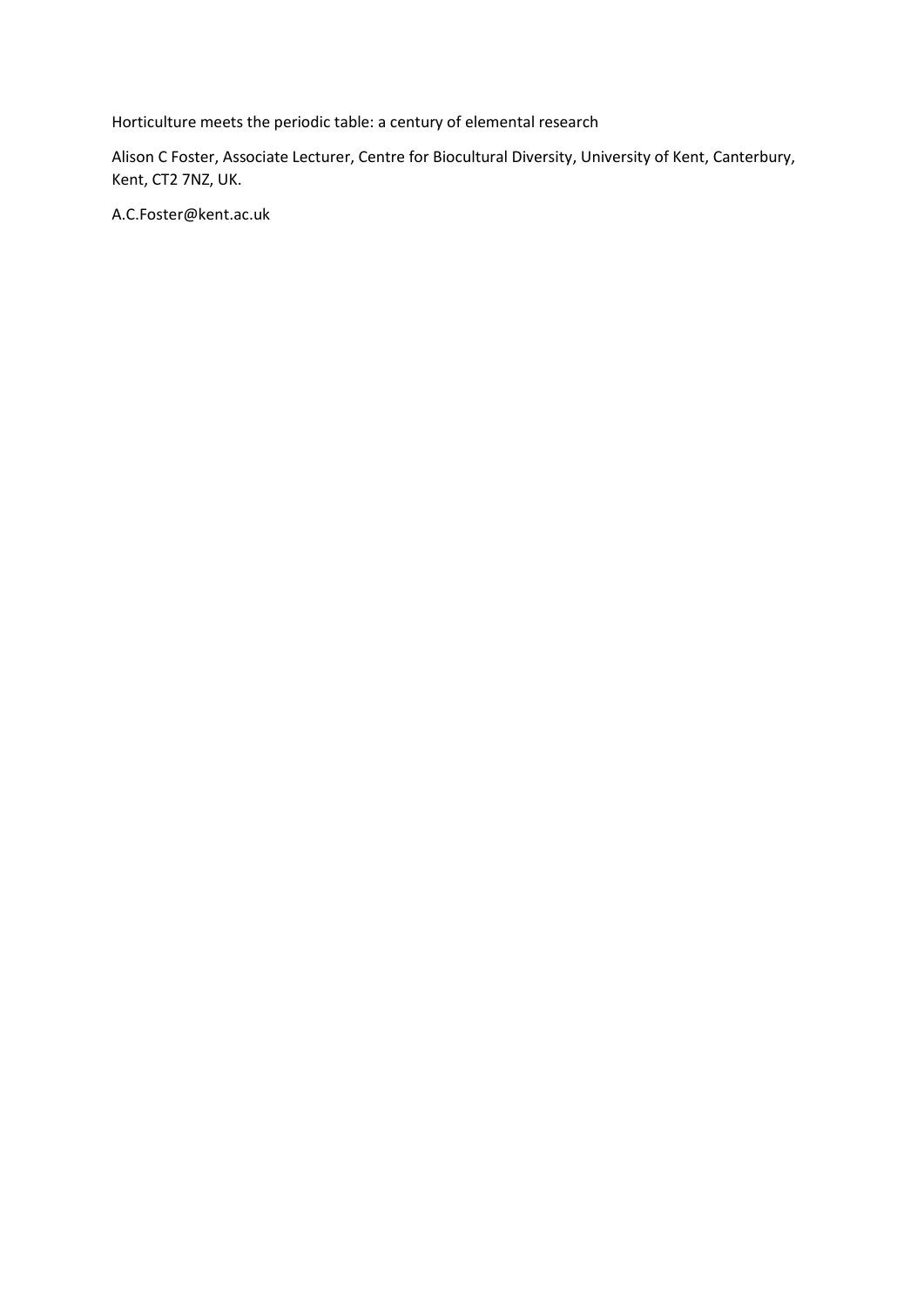#### Abstract

Not only is 2019 the 100<sup>th</sup> anniversary of the Journal of Horticultural Science and Biotechnology, but to celebrate 150 years since Dmitri Mendeleev formally proposed the system of organising the chemical elements it is also the International Year of the Periodic table of Chemical Elements. This Centenary Review highlights work that has been published in this journal across its full history, illustrating how horticultural research involving the chemical elements of the periodic table has evolved over the past 100 years. The development of understanding of mineral nutrition is particularly highlighted, along with research through the century on crop protection and postharvest spoilage prevention. More recent areas of research such as how mineral composition of horticultural crops affects the nutritional qualities of our food as well as investigations into biofortification are reviewed. How research into the importance of other elements such as silicon can mediate against environmental stressors is also included.

#### Keywords

chemical elements, periodic table, mineral nutrition, bio-fortification, post-harvest spoilage prevention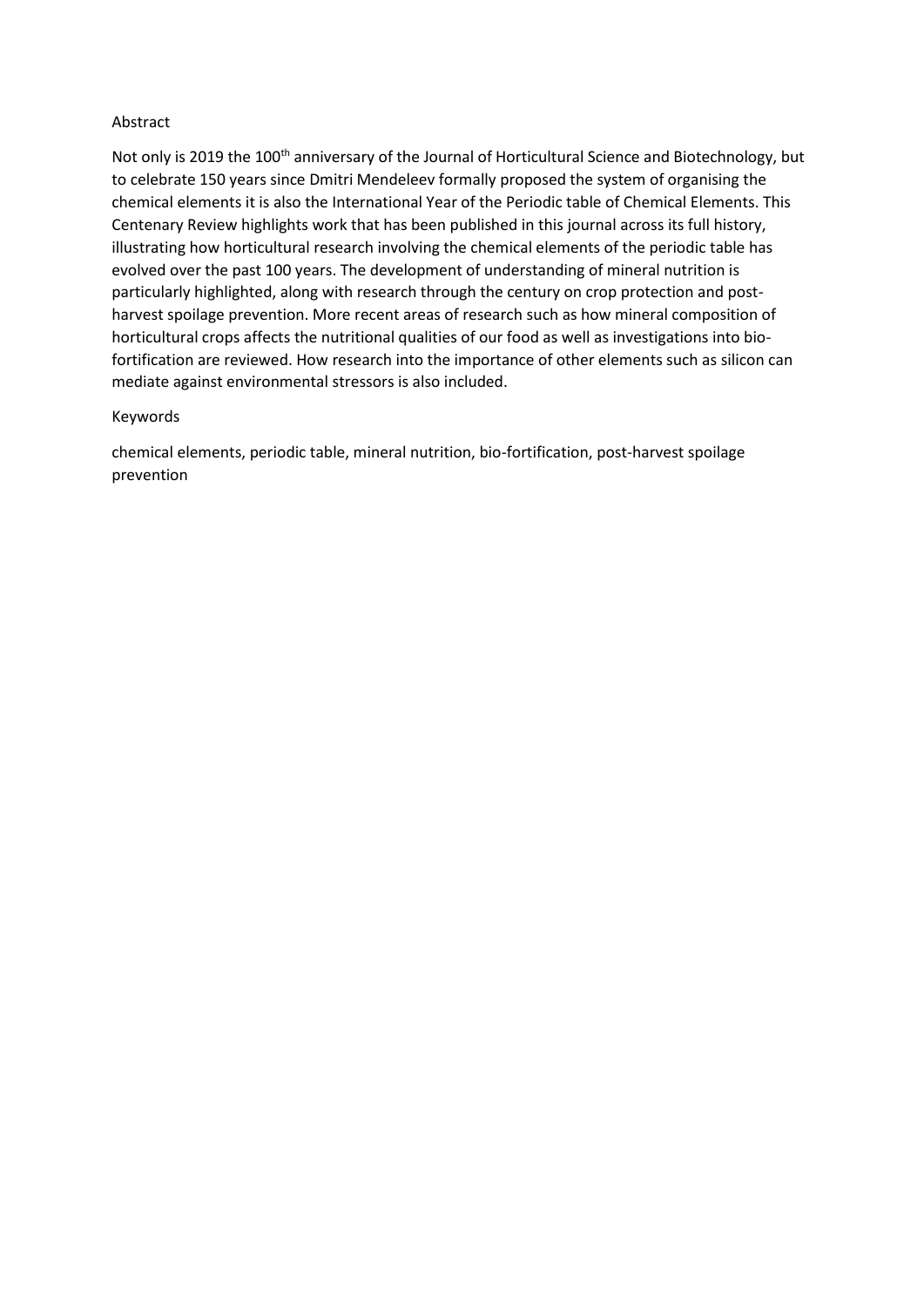#### Introduction

Not only is 2019 the 100<sup>th</sup> anniversary of the Journal of Horticultural Science and Biotechnology, but to celebrate 150 years since Dmitri Mendeleev formally proposed the system of organising the chemical elements it is also the International Year of the Periodic table of Chemical Elements. To date, 14\*of the naturally occurring chemical elements have been shown to be essential for plant growth, whilst the exact role of others such as silicon are yet to be fully elucidated. This Centenary Review highlights work that has been published in this journal across its full history, illustrating how horticultural research involving the chemical elements of the periodic table has evolved over the past 100 years.

#### Mineral nutrition

#### Early Studies

From its inception as the Journal of Pomology and Horticultural Science 100 years ago, research into the importance of chemical elements as micro- and macronutrients required for healthy plant growth and crop production has featured prominently within the journal pages. In the very first issue, the final article was a detailed review of a newly published book "Fruit Culture and Science"<sup>1</sup> which summarised the work of the "Woburn Experiments", a series of trials on fruit trees. A substantial section was devoted to the subject of manuring, discussing the results of trials where apple trees were grown under different manuring regimes. Whilst the set-up of the trials was somewhat disparaged, there was no hiding the importance of nitrogen, phosphorus and potassium for growth and crop production.

In 1920 a paper discussing the importance of manuring to ensure a consistent fruit crop each year (rather than biennial bearing) was published.<sup>2</sup> With no data presented, this would not be recognisable as a scientific paper today, but it does serve to illustrate that 100 years ago, the requirement to manure fruit trees was a contentious one. In 1925, the first of a series of papers on the manuring of fruit trees was published by Thomas Wallace, working at the University of Bristol Agricultural and Horticultural Research Station at Long Ashton.<sup>3</sup> This paper included a summary of field trials investigating the manuring of fruit trees to that date, which highlighted the very real need for fundamental research into the nutrition of fruit trees in controlled environments. The outcomes of a series of experiments were then reported. A method was described whereby fruit plants could be grown in sand filled pots and "fed" by means of nutrient solutions, looking at the effects of particular mineral deficiencies, by systematically omitting nitrogen, potassium, phosphorus, calcium, magnesium, and sulfur from the nutrient solutions. This method would be applicable to apples, gooseberries, blackcurrants, raspberries and strawberries, although only results from the apple tree experiments were reported in this particular paper, with work on gooseberries following in the subsequent volume.<sup>4</sup> Further work on the nutrition of apple trees grown using the same method was also published within a short period of time.<sup>5, 6</sup> Apple trees grown without potassium in the nutrient solution were severely affected by leaf scorch and subsequent published work deepened the understanding of this issue.<sup>7,8</sup> Considerable further work on the importance of potassium nutrition in fruit trees was reported in the journal over subsequent years. $9,10,11,12,13$ 

Although work on the systematic investigation of mineral requirements for fruit trees was progressing both in the United Kingdom and worldwide,<sup>14</sup> there was still much to discover about

**.** 

<sup>\*</sup> N, P, K, Ca, Mg, S, Cl, Fe, B, Zn, Mn, Cu, Ni, and Mo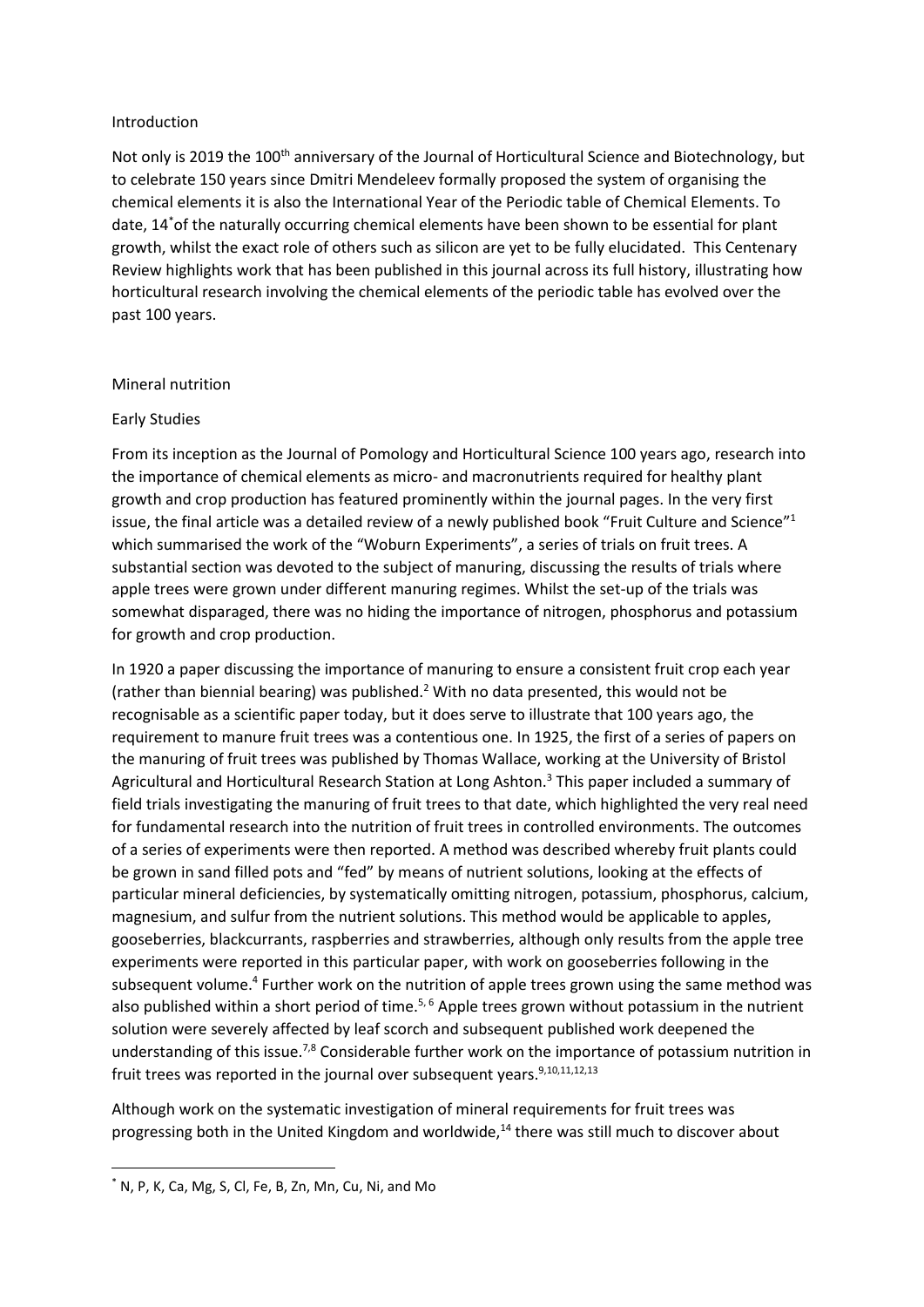how minerals were taken up through the soil by plants. Application of minerals to soils did not always effect an improvement in plant health. Innovative methods for the application of "artificial manures", such as the use of direct injection of mineral salts into fruit trees were investigated.<sup>15</sup> Injections directly into the trunks of apple trees were carried out using a bespoke apparatus. Growth and death of the plants (and parts thereof) were monitored and a method of injecting weak (0.25% solutions) mineral solutions was developed that did not cause damage to the trees, and actually led to increased plant growth. Researchers in New Zealand, looking at link between boron deficiency and internal cork of apples used a direct injection method for one of their studies.<sup>16</sup> The merits of top dressing and foliar application of borax were also investigated.<sup>17, 18</sup>

#### Mineral deficiencies and diagnostics

The results of research relating to the mineral deficiencies of horticultural crops more broadly were also published in the journal. Three papers from 1940 show the breadth of the research at the time. A paper on the effects of deficiencies of nitrogen, phosphorus, potassium, calcium, magnesium, iron, sulfur and sodium on the yield of carrots, onions and radishes was published.<sup>19</sup> The author concluded that the lack of potassium elevated the tendency of the crops to scorch and wilt, and that deficiencies of nitrogen and phosphorus gave rise to greatly diminished crop yields. The results of an investigation into the amounts of inorganic salts removed from the soil during the growth of the winter broccoli crop of Devon and Cornwall were published together with a detailed examination of the nutritive value of the crop.<sup>20</sup>

Work was not restricted to edible horticultural crops. The results of a study on the nutrition of tulips and narcissi appeared.<sup>21</sup> These were the first extended studies on the nutritional requirements of bulbs. The consequences of omitted potassium, nitrogen and phosphorus across subsequent years is reported. The inclusion of photographic images of the trial set-up and of experimental plants is noteworthy.

Throughout the 1940's work continued on the mineral and nutritional requirements of fruit trees. Almost two decades of work on manurial trials on apple trees at East Malling was reviewed and summarised.<sup>22</sup> This work showed that each cultivar has different nutritional requirements, and that these requirements also depend on the rootstock used. The outcomes of work on magnesium requirements for apple trees<sup>23</sup> and overcoming a manganese deficiency in cherries<sup>24</sup> were reported in addition to the results of a detailed investigation into the distribution of minerals in the foliage of apple trees. 25

It became clear that rapid, accurate methods for field analysis of elemental deficiencies were required. Until now, time-consuming ash analysis was the standard analytical method. To this end, a chemical tissue test method was developed, initially for the diagnosis of mineral deficiencies in field grown potato and cauliflower. The test was looking specifically at the soluble nutrients: potassium, magnesium, calcium, phosphorus, nitrate nitrogen and manganese.<sup>26</sup> The work was subsequently shown to be applicable to a wide range of horticultural crops including tomato, black and red currant, and apple.<sup>27</sup> The work was of particular value in resolving complex nutrient disorders such as acidity complex in potato where potassium, magnesium, calcium, phosphorus and nitrogen deficiencies and manganese toxicity occurred together. This new technology also enabled investigation of deficiency situations where one element may be impacting on the uptake of another. A 1946 review concerning the inter-relationships of iron and other mineral elements<sup>28</sup> highlighted the complexity of the situation and in particular noted that "the importance of the ratio Mn/Fe in producing iron deficiency in acid soils requires further study". Just four years later, a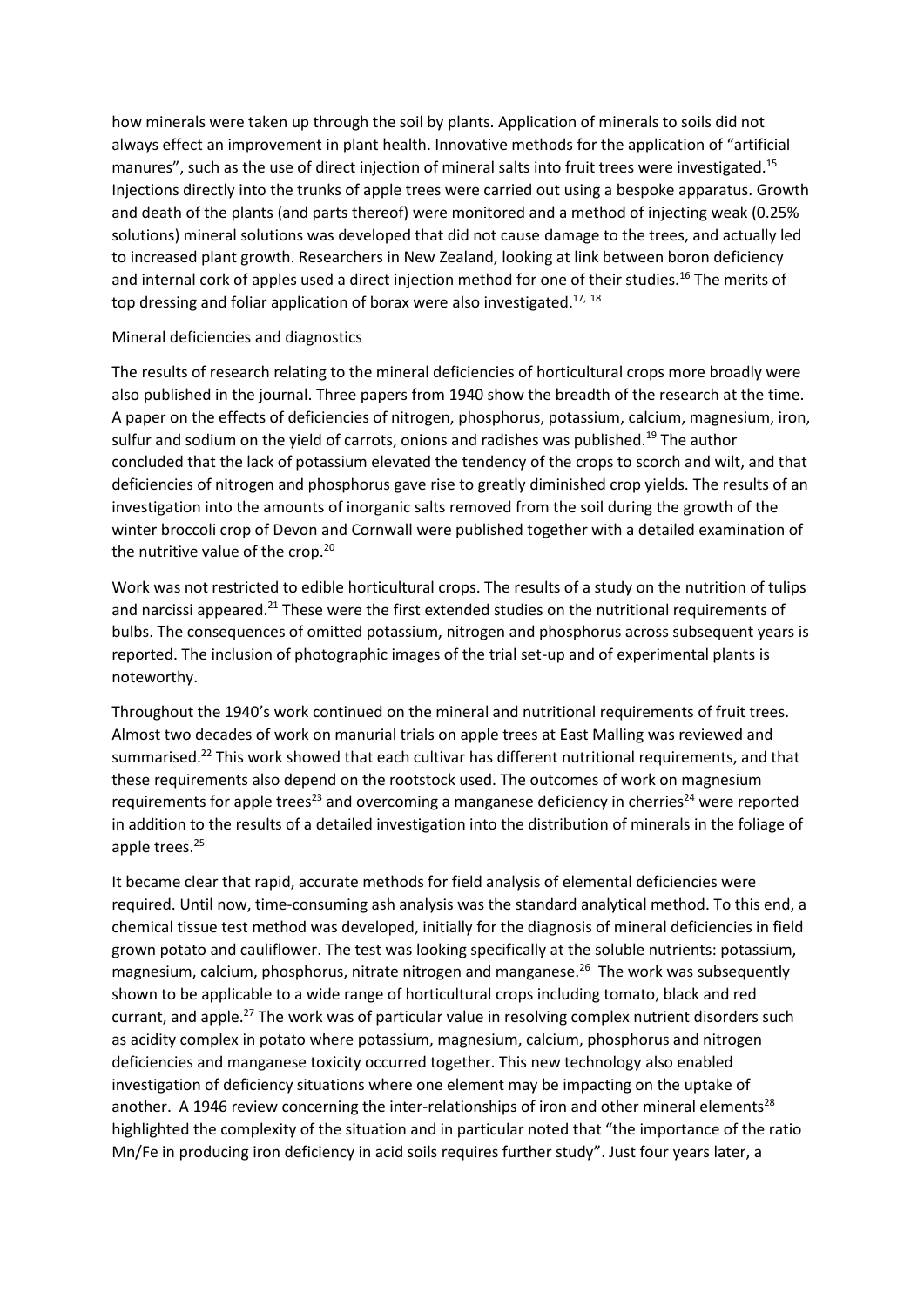publication describing how the new rapid and sensitive chemical tests were employed to further the understanding of the inter-relationship between iron and manganese appeared.<sup>29</sup>

In 1939 it was established that Molybdenum was an essential element for the nutrition of higher plants and this element subsequently became an important area of investigation. In order to facilitate the study of this essential nutrient, methods of culture whereby molybdenum could be effectively excluded from the growing environment needed to be developed. In 1947, a method of sand culture to produce molybdenum deficiency in a range of crops including tomato and various brassicas was reported.<sup>30</sup> This enabled a thorough investigation of the influence of molybdenum on a range of brassica crops<sup>31</sup> and a study into the control of whiptail (a disorder of cauliflower and broccoli known since 1945 to be due to molybdenum deficiency) 32. The initial laboratory studies then led to a field experiment looking at the effects of molybdenum deficiency and manganese toxicity on acid soils for brassica and lettuce crops.<sup>33</sup>

The boron nutrition of hops was the focus on a report in  $1956<sup>34</sup>$ . The research examined the boron content of hop plants throughout their life cycle, defined the symptoms of both boron deficiency and toxicity and applied the information to a field trial.

By the 1960s less work was being published on manurial trials for field grown vegetables. However, two papers relating to work on carrots were published in 1963. The first detailed the outcome of a long-term manurial experiment<sup>35</sup> and the second described sand culture experiments investigating more closely the effect of potassium on the growth rate of carrot seedlings.<sup>36</sup> An additional paper in the same period discussed systematically arranged fertiliser experiments.<sup>37</sup> It was determined that this kind of systematic experiment required much less land than a fully randomised design, but whilst still providing meaningful results.

#### Protected crops

A report on the outcomes of experiments aimed at correcting magnesium deficiency in another important horticultural crop, glasshouse tomatoes, appeared in 1948. <sup>38</sup> Foliar application of magnesium sulfate was shown to be more effective than soil application. Working in New Zealand, Elsa B Kidson was investigating hard core – a nutritional disorder that she established was due to a potassium deficiency in the growing media.<sup>39</sup> The effects of potassium concentration on tomato fruit quality and yield using a liquid feed delivered via trickle irrigation in a glasshouse environment was the subject of a study published in 1961.<sup>40</sup> This work highlighted the difficulties of soil analysis as a guide to the nutrition of the crop, grown with trickle irrigation, due to the steep nutrient gradients found in the soil. It also observed that the ripening disorders of tomatoes warranted further investigation. These were duly investigated and revealed the complexity of the interactions between pH, potassium, magnesium and phosphorus and of these on the incidence of ripening disorders.<sup>41</sup> Nowadays, with some commercial tomato production using nutrient film technique (NFT) together with a non-nutritive substrate such as rockwool, understanding the effect of the composition of applied nutrient solutions is critically important. A highly cited paper from 1991 discusses the effect of increasing salinity of the nutrient solution on the yield, quality and composition of tomatoes grown in this manner. 42

#### Later studies

Although "Pomology" was removed from the journal title from the 1948 Volume onwards, there were still significant papers relating to top fruit growing beyond this date, and these continue to the present. In 1953 two papers were published highlighting the investigations of workers at Long Ashton on zinc and copper deficiencies of fruit trees at the National Fruit Trials at Wisley.<sup>43, 44</sup>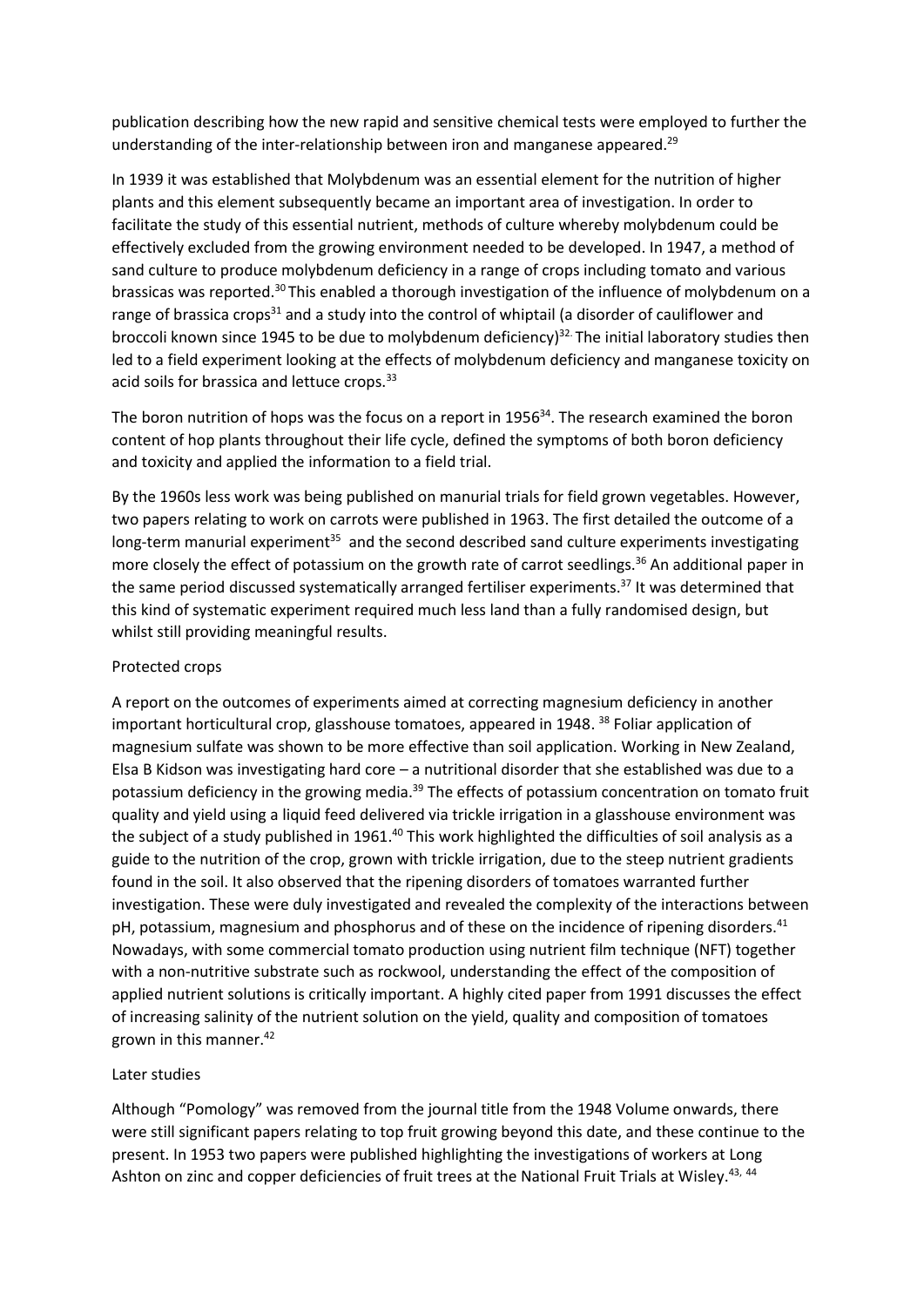Work on magnesium deficiency was still being undertaken in the 1960's. A study looking at the response of Edward VII apple trees to variations in the timing and composition of foliar sprays was published.<sup>45</sup> Whilst pre-blossom sprays of Epsom salt prevented the development of early-season magnesium deficiency symptoms, only post-blossom sprays affected fruit set and hence crop yield.

A publication from 1983 details work undertaken at East Malling to follow trends in calcium uptake by developing fruit in particular apple cultivars.<sup>46</sup> This work was important in order to understand better how to minimise the incidence of various storage disorders including bitter pit. Whilst much is now understood about mineral deficiencies and the impacts thereof, research into the best methods to mitigate against these deficiencies continues. A more recent publication is a review on foliar ironfertilisation of fruit trees.<sup>47</sup>

The stress caused to plants experiencing mineral deficiencies is covered within a 1990 review on the accumulation of nitrogen-containing compounds.<sup>48</sup> The paper looks at which nitrogen containing compounds are accumulated under which stress conditions in a wide range of horticultural crops.

#### Crop Protection

Various chemical elements, in the form of inorganic compounds, were formerly used as pesticides. By the time this journal was first published, lead arsenate was an established pesticide. However, although effective, it was observed to have "one great disadvantage", that of its high density, causing rapid settlement from an admixture with water. A paper was published in 1924, detailing the ability of a range of "protective agents" to promote suspensions and to wet the dry lead arsenate.<sup>49</sup> Gelatin was found to be the best at promoting and stabilising the suspensions. In 1938 a report was published investigating the effect of lead arsenate and copper carbonate on the quality of oranges harvested from sprayed trees.<sup>50</sup> In addition to establishing the effect of the sprays on quality markers such as acid levels, the amounts of residual lead, arsenic and copper in the harvested fruit were analysed. Levels of all these elements in the juice of the fruit were found to be within those deemed acceptable to human health. However, this was of course not the case for the fruit rind!

Elemental sulfur was also under investigation as a means of treating big bud mite on blackcurrants.<sup>51</sup> Whilst found to be extremely effective in laboratory conditions, its duration of action was limited, and there was at the time "no machine capable of giving the requisite cloud under open-air and commercial conditions".

#### Spoilage prevention

Sulfur dioxide has a long history of use as a preservative for fruit. A paper published in the first decade of this journal's history, describes the results of a thorough investigation on the use of sulfur dioxide to "inhibit the development of moulds, yeasts and bacteria".<sup>52</sup> It also covers how to subsequently store the treated fruit, and to what uses the treated fruit could be put.

The delay of post-harvest decay remains an important topic in the food supply chain. A 1997 paper from researchers in Israel describes the use of another inorganic compound, this time potassium carbonate, as a potential anti-microbial agent for treating bell pepper fruits.<sup>53</sup>

Uptake of elements: ornamental and nutritional qualities

In 2003, workers at the Institute of Plant Nutrition, University of Hannover reported details of a study they had undertaken with an aim to providing an improved understanding of the relationship between aluminium supply, uptake, translocation and blueing of sepals in *Hydrangea macrophylla*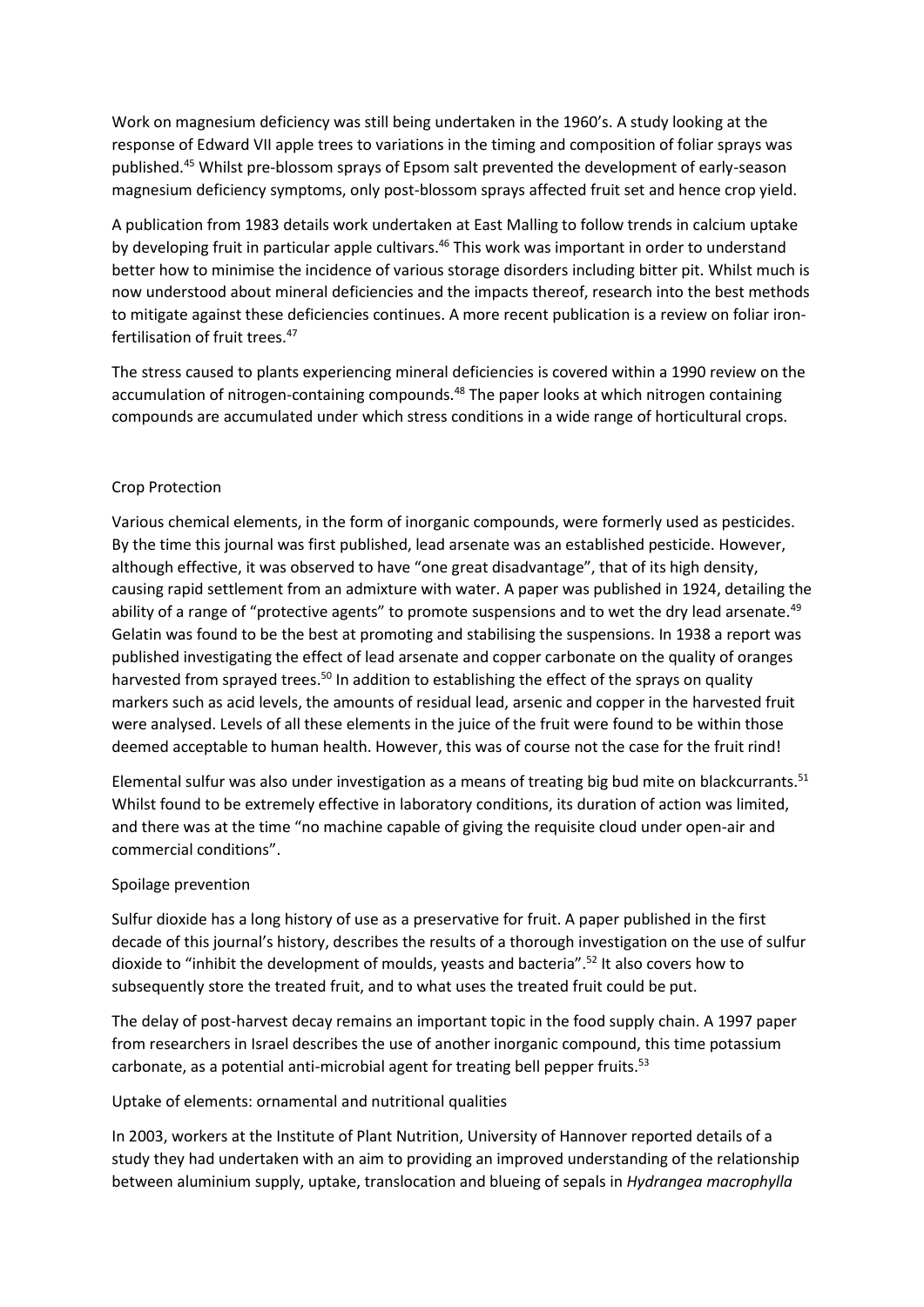cultivars. <sup>54</sup> That aluminium is significant for blueing the sepals of this species has been known since 1897, but growers continue to struggle to develop approaches to consistent blueing of these plants in cultivation.

In 2005, a report on the historical variation in the mineral composition of edible horticultural products was published.<sup>55</sup> The work was based on the hypothesis that the nutritional value (with regard to mineral composition) of vegetables, fruit and nuts had altered since the 1930s. Historical food survey data from the UK and USA was used to look at the concentrations of calcium, chlorine, copper, iron, potassium, magnesium, phosphorus and sodium. A 2012 paper investigates the biofortification of potato tubers with zinc using a foliar fertiliser, highlighting the estimate that over one-third of the world's population are zinc deficient. <sup>56</sup>

Not all elemental uptake could be considered positive for consumers of horticultural crops. A 2013 paper shows the potential negative consequences of growing horticultural crops in soil contaminated by heavy metals. <sup>57</sup> The varieties studied showed that lettuce has a high capacity for cadmium accumulation. Perhaps this has potential as a bio-remediation tool.

#### New directions

 $\overline{a}$ 

Whilst much has been discovered over the past 100 years about the details of the importance of chemical elements to plant growth, the more recent papers show that our understanding is not yet complete. Researchers across the globe continue to investigate the effects of chemical elements on plant growth in a wide variety of ways. The potential of silicon to aid in overcoming negative consequences of salt stress was the subject of two recent publications.<sup>58, 59</sup>

<sup>3</sup> T. Wallace (1925) Experiments on the Manuring of Fruit Trees-I., Journal of Pomology and Horticultural Science, 4:3, 117-140,DOI: [10.1080/03683621.1925.11513276](https://doi.org/10.1080/03683621.1925.11513276)

<sup>4</sup> T. Wallace (1925) Experiments on the Manuring of Fruit Trees.— II., Journal of Pomology and Horticultural Science, 5:1, 1-33, DOI: [10.1080/03683621.1925.11513285](https://doi.org/10.1080/03683621.1925.11513285)

<sup>5</sup> M. B. Davis (1930) Investigations, on The Nutrition of Fruit Trees.: Some Effects of Deficiencies of Nitrogen, Potassium, Calcium and Magnesium, with Special Reference to the Behaviour of Certain Varieties of Apple Trees., Journal of Pomology and Horticultural Science, 8:4, 316-344, DOI: [10.1080/03683621.1930.11513368](https://doi.org/10.1080/03683621.1930.11513368)

<sup>6</sup> T. Wallace (1930) Experiments on the Manuring of Fruit Trees. III. The Effects of Deficiencies of Potassium, Calcium, and Magnesium, Respectively, on the Contents of These Elements, and of Phosphorus in the Shoot and Trunk Regions of Apple Trees., Journal of Pomology and Horticultural Science, 8:1, 23- 43, DOI: [10.1080/03683621.1930.11513348](https://doi.org/10.1080/03683621.1930.11513348)

<sup>1</sup> (1919) A review of "Fruit Culture and Science." The Duke of Bedford And Spencer Pickering *Macmillan 12/6.*, Journal of Pomology and Horticultural Science, 1:1, 41-49, DOI: [10.1080/03683621.1919.11513217](https://doi.org/10.1080/03683621.1919.11513217) NB. The book was actually entitled "Science and Fruit Growing" and is available from various sources as a reproduction from original copies.

<sup>2</sup> H. E. P. Hodsoll (F.C.S. M.S.E.A.C) (1920) Manuring Fruit Trees for Continuous Crop Production., Journal of Pomology and Horticultural Science, 1:4, 217-223, DOI: [10.1080/03683621.1920.11513229](https://doi.org/10.1080/03683621.1920.11513229)

<sup>7</sup> T. Wallace (1927) Leaf Scorch on Fruit Trees, Journal of Pomology and Horticultural Science, 6:4, 243- 281, DOI: [10.1080/03683621.1927.11513325](https://doi.org/10.1080/03683621.1927.11513325)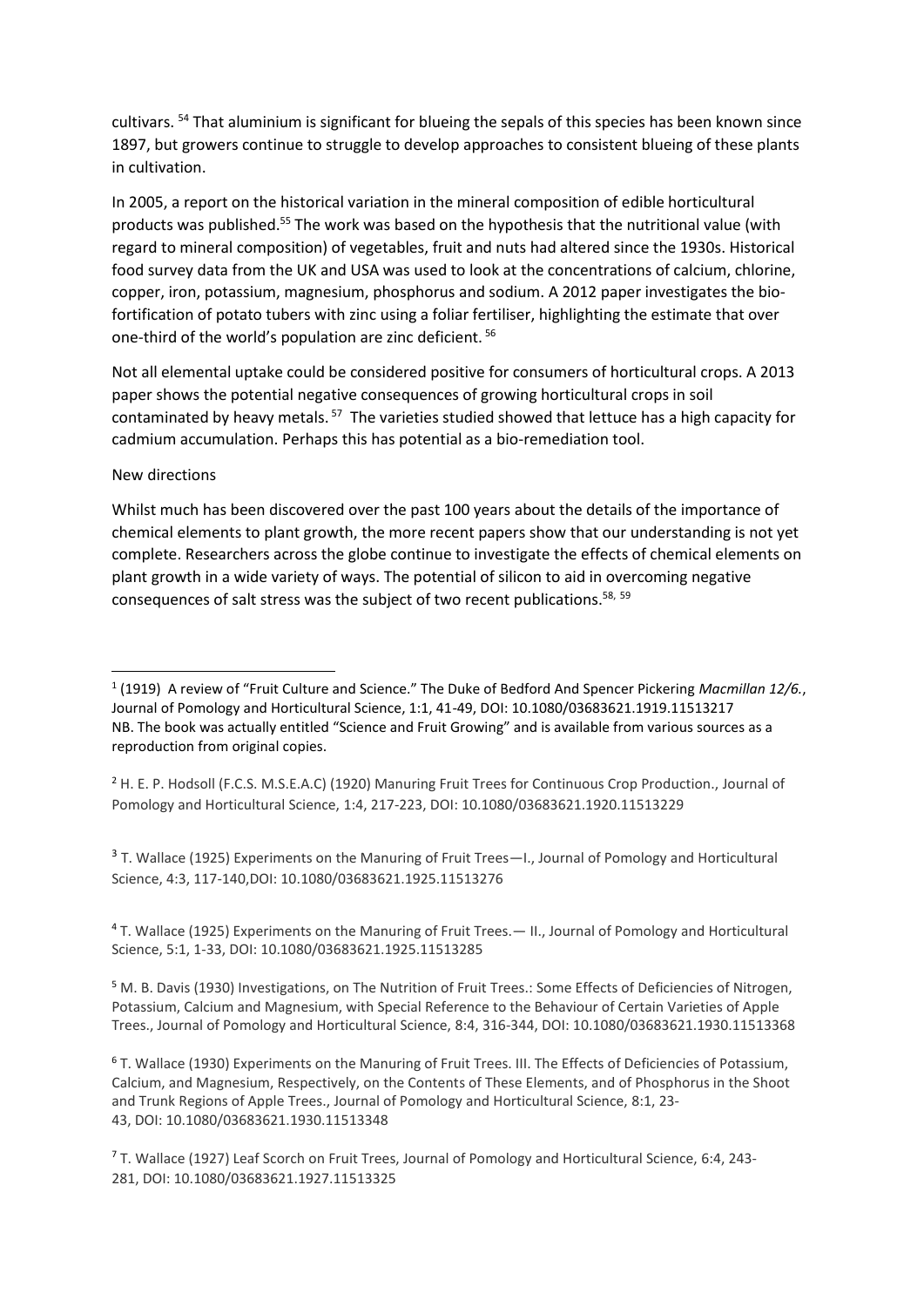<sup>8</sup> T. Wallace (1928) Leaf Scorch on Fruit Trees., Journal of Pomology and Horticultural Science, 7:1, 1- 31, DOI: [10.1080/03683621.1928.11513329](https://doi.org/10.1080/03683621.1928.11513329)

**.** 

<sup>9</sup>N. H. Grubb (1928) An Analysis of the Effects of Potash Fertilizers on Apple Trees at East Malling., Journal of Pomology and Horticultural Science, 7:1, 32-59, DOI: [10.1080/03683621.1928.11513330](https://doi.org/10.1080/03683621.1928.11513330)

<sup>10</sup> T. Wallace (1928) Investigations on Chlorosis of Fruit Trees.: III.—A Chlorosis of Plums Due to Potassium Deficiency., Journal of Pomology and Horticultural Science, 7:2, 184- 198, DOI: [10.1080/03683621.1928.11513338](https://doi.org/10.1080/03683621.1928.11513338)

<sup>11</sup> T. Wallace (1931) Chemical Investigations Relating to Potassium Deficiency of Fruit Trees., Journal of Pomology and Horticultural Science, 9:2, 111-121, DOI: [10.1080/03683621.1931.11513374](https://doi.org/10.1080/03683621.1931.11513374)

<sup>12</sup> E. L. Proebsting (1933) Absorption of Potassium by Plants as Affected by Decreased Exchangeable Potassium in The Soil, Journal of Pomology and Horticultural Science, 11:3, 199- 204, DOI: [10.1080/03683621.1933.11513418](https://doi.org/10.1080/03683621.1933.11513418)

<sup>13</sup> T. Wallace & E.L. Proebsting (1933) The Potassium Status of Soils and Fruit Plants in Some Cases of Potassium Deficiency,Journal of Pomology and Horticultural Science, 11:2, 120- 148, DOI: [10.1080/03683621.1933.11513414](https://doi.org/10.1080/03683621.1933.11513414)

<sup>14</sup> F. G. Anderssen (1932) Chlorosis of Deciduous Fruit Trees Due to a Copper Deficiency, Journal of Pomology and Horticultural Science,10:2, 130-146, DOI: [10.1080/03683621.1932.11513396](https://doi.org/10.1080/03683621.1932.11513396)

<sup>15</sup> Leonard A. Thomas & W. A. Roach (1934) Injection of Fruit Trees : Preliminary Experiments with Artificial Manures, Journal of Pomology and Horticultural Science, 12:2, 151-166, DOI: 10.1080/03683621.1934.11513433

<sup>16</sup> H. O. Askew & E. Chittenden (1937) Part II. The Effect of Tree Injection of Borax Solutions on the Boron Status of Apple Trees, Journal of Pomology and Horticultural Science, 14:3, 239- 241, DOI: [10.1080/03683621.1937.11513475](https://doi.org/10.1080/03683621.1937.11513475)

<sup>17</sup> H. O. Askew, E. Chittenden & R. H. K. Thomson (1937) Part I. The Influence of Borax Top Dressing on the Boron Status of Soil, Fruit and Leaves, Journal of Pomology and Horticultural Science, 14:3, 228- 238, DOI: [10.1080/03683621.1937.11513474](https://doi.org/10.1080/03683621.1937.11513474)

18 H. O. Askew & E. Chittenden (1937) Part III. Effect of Borax Sprays on the Boron Status of Fruit and Incidence of "Internal Cork" in Apples, Journal of Pomology and Horticultural Science, 14:3, 242- 245, DOI: [10.1080/03683621.1937.11513476](https://doi.org/10.1080/03683621.1937.11513476)

<sup>19</sup> R.M. Woodman (1940) The Effects of a Deficiency of Certain Essential Elements on the Development and Yield of Carrots, Onions and Radishes Grown in Sand Cultures Under Glass, Journal of Pomology and Horticultural Science, 17:4, 297-307, DOI: [10.1080/03683621.1940.11513545](https://doi.org/10.1080/03683621.1940.11513545)

<sup>20</sup> Ernest Vanstone & Charles E.H. Knapman (1940) On the Quantities of Nitrogen, Phosphoric Acid, Potash and Lime Removed from the Soil by a Crop of Roscoff Broccoli During its Growth, Journal of Pomology and Horticultural Science, 17:2, 85-98, DOI: [10.1080/03683621.1940.11513532](https://doi.org/10.1080/03683621.1940.11513532)

<sup>21</sup> C. Bould (1940) Studies on the Nutrition of Tulips and Narcissi, Journal of Pomology and Horticultural Science, 17:3, 254-274,DOI: [10.1080/03683621.1940.11513542](https://doi.org/10.1080/03683621.1940.11513542)

<sup>22</sup> T. N. Hoblyn (1941) Manurial Trials With Apple Trees At East Malling, 1920–39, Journal of Pomology and Horticultural Science, 18:4, 325-343, DOI: [10.1080/03683621.1941.11513572](https://doi.org/10.1080/03683621.1941.11513572)

<sup>23</sup> T. Wallace (1940) Magnesium-Deficiency of Fruit Trees, Journal of Pomology and Horticultural Science, 17:2, 150-166, DOI: [10.1080/03683621.1940.11513536](https://doi.org/10.1080/03683621.1940.11513536)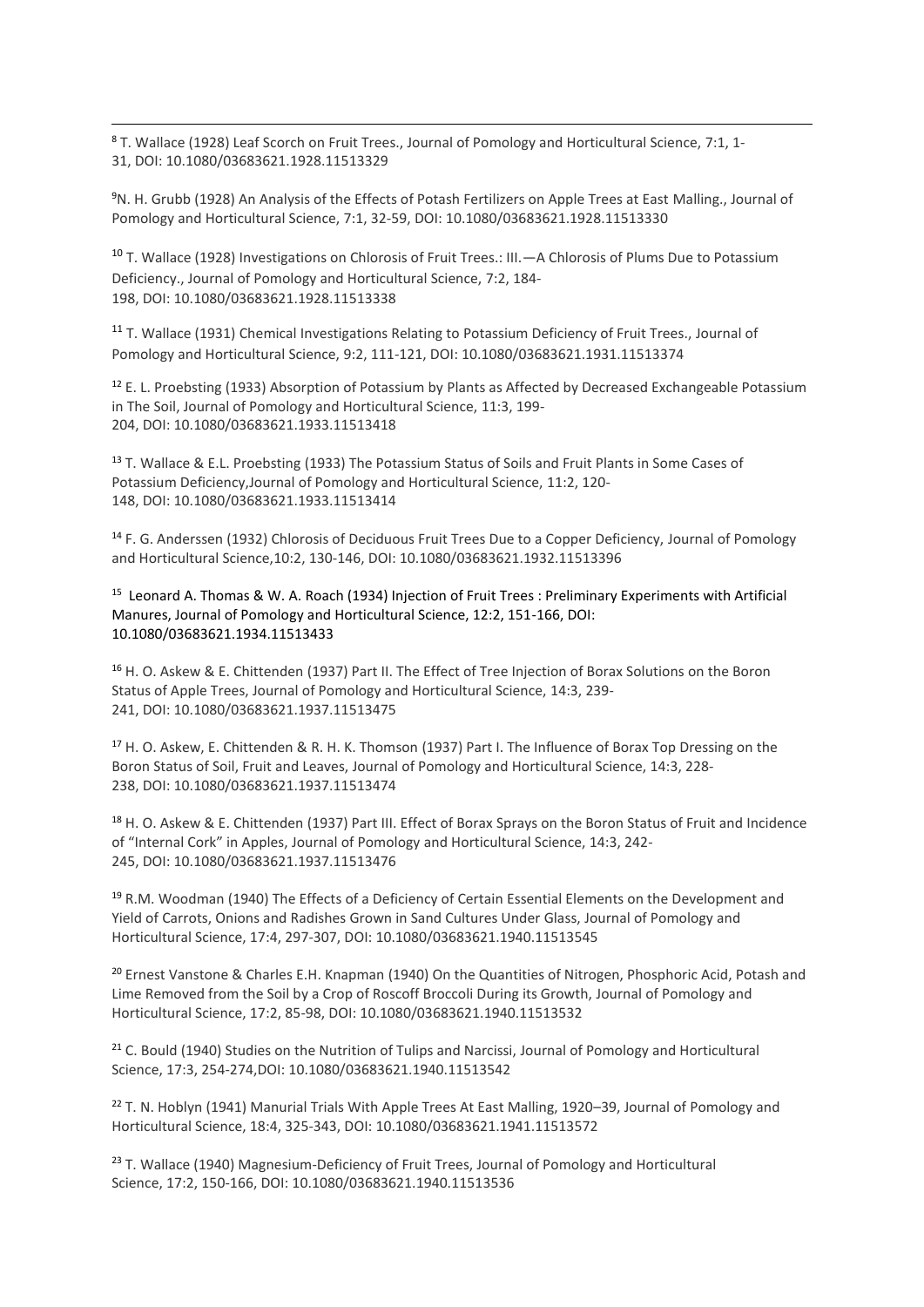<sup>24</sup> J. B. Duggan (1943) A Promising attempt to Cure Chlorosis, Due to Manganese Deficiency, in A Commercial Cherry Orchard, Journal of Pomology and Horticultural Science, 20:3, 69- 79, DOI: [10.1080/03683621.1943.11513598](https://doi.org/10.1080/03683621.1943.11513598)

**.** 

<sup>25</sup> D. W. Goodall (1943) Studies in the Diagnosis of Mineral Deficiency. I. The Distribution of Certain Cations in Apple Foliage in Early Autumn, Journal of Pomology and Horticultural Science, 20:4, 136- 143, DOI: [10.1080/03683621.1943.11513606](https://doi.org/10.1080/03683621.1943.11513606)

<sup>26</sup> D. J. D. Nicholas (1948) The Application of Rapid Chemical Tests to the Diagnosis of Mineral Deficiencies in Horticultural Crops: I. Crops Grown on A Manurial Trial, Journal of Horticultural Science, 24:2, 72-105, DOI: 10.1080/00221589.1948.11513681

<sup>27</sup> D. J. D. Nicholas (1948) The Application of Rapid Chemical Tests to the Diagnosis of Mineral Deficiencies in Horticultural Crops: II. Crops Grown at Various Centres, Journal of Horticultural Science, 24:2, 106-122, DOI: 10.1080/00221589.1948.11513682

<sup>28</sup> T. Wallace & E. J. Hewitt (1946) Studies in Iron Deficiency of Crops. I. Problems of Iron Deficiency and the Interrelationships of Mineral Elements in Iron Nutrition, Journal of Pomology and Horticultural Science, 22:3, 153-161, DOI: [10.1080/03683621.1946.11513640](https://doi.org/10.1080/03683621.1946.11513640)

<sup>29</sup> D. J. D. Nicholas (1950) The Manganese and Iron Contents of Crop Plants as Determined by Chemical Methods, Journal of Horticultural Science, 25:1, 60-77, DOI: [10.1080/00221589.1950.11513701](https://doi.org/10.1080/00221589.1950.11513701)

<sup>30</sup> E. J. Hewitt & E. W. Jones (1947) The Production of Molybdenum Deficiency in Plants in Sand Culture With Special Reference to Tomato and Brassica Crops, Journal of Pomology and Horticultural Science, 23:4, 254- 262, DOI: [10.1080/03683621.1947.11513673](https://doi.org/10.1080/03683621.1947.11513673)

<sup>31</sup> William Plant (1951) The Control of " Whlptail " in Broccoli and Cauliflower, Journal of Horticultural Science, 26:2, 109-119, DOI: [10.1080/00221589.1951.11513730](https://doi.org/10.1080/00221589.1951.11513730)

<sup>32</sup> E. J. Hewitt & E. W. Bolle-Jones (1952) Molybdenum as a Plant Nutrient: I. The Influence of Molybdenum on the Growth of Some *Brassica* Crops in Sand Culture, Journal of Horticultural Science, 27:4, 245- 256, DOI: [10.1080/00221589.1952.11513762](https://doi.org/10.1080/00221589.1952.11513762)

33 William Plant (1956) The Effects of Molybdenum Deficiency and Mineral Toxicities on Crops in Acid Soils, Journal of Horticultural Science,31:3, 163-176, DOI: [10.1080/00221589.1956.11513867](https://doi.org/10.1080/00221589.1956.11513867)

<sup>34</sup> E. G. Cripps (1956) Boron Nutrition of the Hop, Journal of Horticultural Science, 31:1, 25-34, DOI: [10.1080/00221589.1956.11513854](https://doi.org/10.1080/00221589.1956.11513854)

<sup>35</sup> R. B. Austin (1963) A Study of the Growth and Yield of Carrots in a Long-Term Manurial Experiment, Journal of Horticultural Science, 38:4, 264-276, DOI: [10.1080/00221589.1963.11514077](https://doi.org/10.1080/00221589.1963.11514077)

<sup>36</sup> F. Haworth & T. J. Cleaver (1963) The Effects of the Uptake of Different Amounts of Potassium on the Rate of Growth of Carrot Seedlings, Journal of Horticultural Science, 38:1, 40- 45, DOI: [10.1080/00221589.1963.11514057](https://doi.org/10.1080/00221589.1963.11514057)

<sup>37</sup> T.J. Cleaver, D.J. Greenwood & J.T. Wood (1970) Systematically Arranged Fertilizer Experiments, Journal of Horticultural Science, 45:4, 457-469, DOI: [10.1080/00221589.1970.11514374](https://doi.org/10.1080/00221589.1970.11514374)

38 D. J. D. Nicholas (1948) Experiments on Correcting Magnesium Deficiency in Glasshouse Tomatoes, Journal of Horticultural Science, 24:1,1-18, DOI: [10.1080/00221589.1948.11513677](https://doi.org/10.1080/00221589.1948.11513677)

<sup>39</sup> Elsa B. Kidson (1951) " Hard-Core " –A Nutritional Disorder of Tomatoes, Journal of Horticultural Science, 26:1, 1-7, DOI: [10.1080/00221589.1951.11513721](https://doi.org/10.1080/00221589.1951.11513721)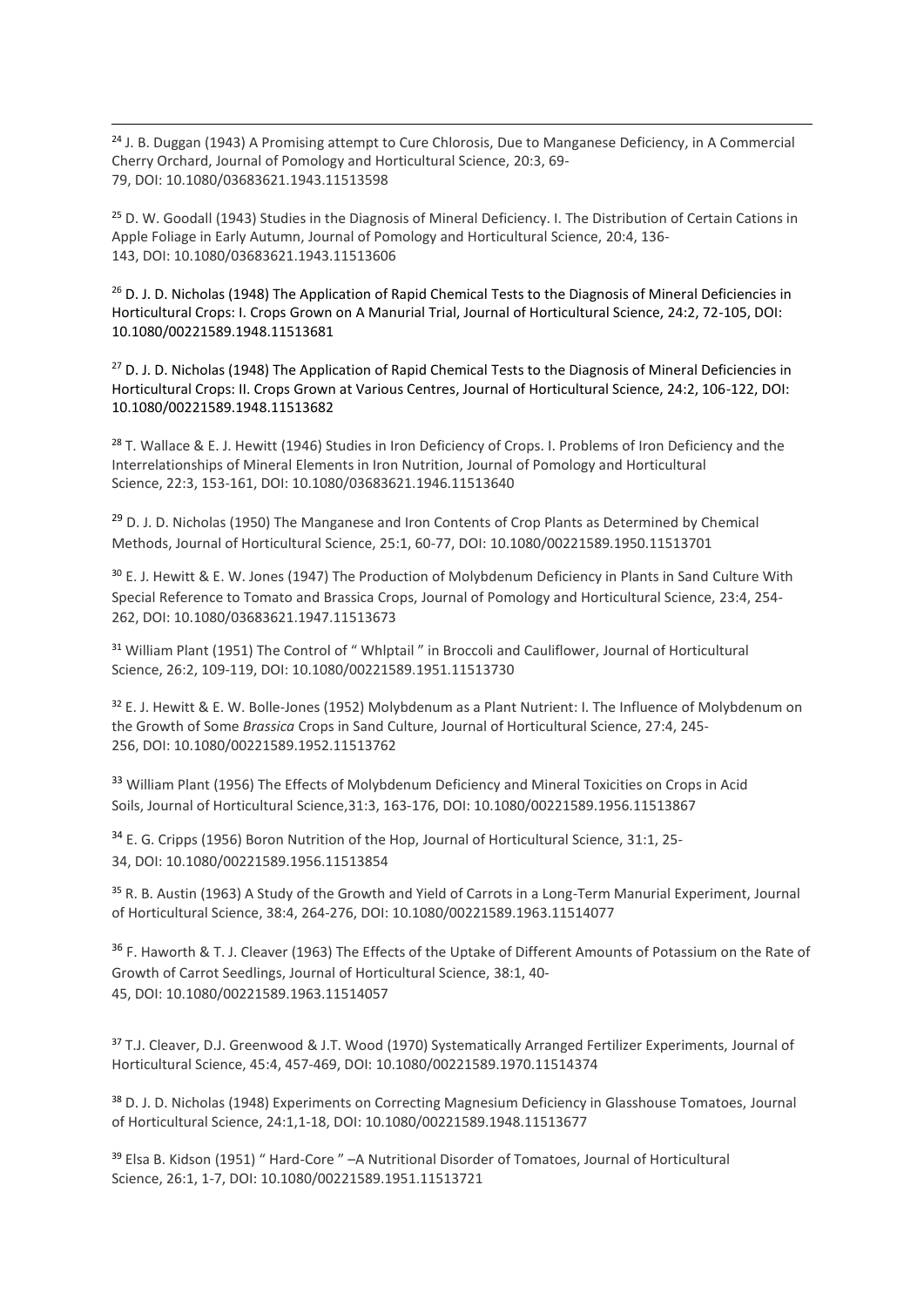<sup>40</sup> G. W. Winsor, J. N. Davies & M. I. E. Long (1961) Liquid Feeding of Glasshouse Tomatoes; The Effects of Potassium Concentration on Fruit Quality and Yield, Journal of Horticultural Science, 36:4, 254- 267, DOI: [10.1080/00221589.1961.11514020](https://doi.org/10.1080/00221589.1961.11514020)

**.** 

<sup>41</sup> G. W. Winsor & M. I. E. Long (1967) The Effects of Nitrogen, Phosphorus, Potassium Magnesium and Lime in Factorial Combination on Ripening Disorders of Glasshouse Tomatoes, Journal of Horticultural Science, 42:4, 391-402, DOI: [10.1080/00221589.1967.11514223](https://doi.org/10.1080/00221589.1967.11514223)

<sup>42</sup> P. Adams (1991) Effects of increasing the salinity of the nutrient solution with major nutrients or sodium chloride on the yield, quality and composition of tomatoes grown in rockwool, Journal of Horticultural Science, 66:2, 201-207, DOI: [10.1080/00221589.1991.11516145](https://doi.org/10.1080/00221589.1991.11516145)

<sup>43</sup> C. Bould, D. J. D. Nicholas, J. A. H. Tolhurst & J. M. S. Potter (1953) Copper Deficiency of Fruit Trees in Great Britain, Journal of Horticultural Science, 28:4, 268-277, DOI: [10.1080/00221589.1953.11513792](https://doi.org/10.1080/00221589.1953.11513792)

<sup>44</sup> C. Bould, D. J. D. Nicholas, J. A. H. Tolhurst & J. M. S. Potter (1953) Zinc Deficiency of Fruit Trees in Great Britain, Journal of Horticultural Science, 28:4, 260-267, DOI: [10.1080/00221589.1953.11513791](https://doi.org/10.1080/00221589.1953.11513791)

<sup>45</sup> Elsie M. Ford, G. C. White & M. Allen (1965) The Response of Magnesium-Deficient Edward VII Apple Trees to Variations in the Timing and Composition of Foliar Sprays, Journal of Horticultural Science, 40:4, 351- 360, DOI: [10.1080/00221589.1965.11514146](https://doi.org/10.1080/00221589.1965.11514146)

<sup>46</sup> H. G. Jones, K. H. Higgs & T. J. Samuelson (1983) Calcium uptake by developing apple fruits. I. Seasonal changes in calcium content of fruits, Journal of Horticultural Science,58:2, 173- 182, DOI: [10.1080/00221589.1983.11515107](https://doi.org/10.1080/00221589.1983.11515107)

<sup>47</sup> V. Fernández, I. Orera, J. Abadía & A. Abadía (2009) Foliar iron-fertilisation of fruit trees: present knowledge and future perspectives – a review, The Journal of Horticultural Science and Biotechnology, 84:1, 1- 6, DOI: [10.1080/14620316.2009.11512470](https://doi.org/10.1080/14620316.2009.11512470)

<sup>48</sup> E. Rare (1990) Stress physiology: The functional significance of the accumulation of nitrogen-containing compounds,Journal of Horticultural Science, 65:3, 231-243, DOI: [10.1080/00221589.1990.11516052](https://doi.org/10.1080/00221589.1990.11516052)

<sup>49</sup> Rowland Marcus Woodman (1924) The Physics of Spray Liquids, Journal of Pomology and Horticultural Science, 4:2, 78-94, DOI: [10.1080/03683621.1924.11513272](https://doi.org/10.1080/03683621.1924.11513272)

<sup>50</sup> Raimund H. Marloth & F.J. Stofberg (1938) The Effect of Lead Arsenate and Copper Carbonate Sprays on the Quality of Oranges, Journal of Pomology and Horticultural Science, 16:4, 3-345, DOI: [10.1080/03683621.1938.11513523](https://doi.org/10.1080/03683621.1938.11513523)

<sup>51</sup> A. H. Lees (1923) A Note on the Effect of Sulphur on Black Currant Mite, Journal of Pomology and Horticultural Science, 3:2, 103-105, DOI: [10.1080/03683621.1923.11513255](https://doi.org/10.1080/03683621.1923.11513255)

52 B. T. P. Barker & O. Grove (1925) Sulphur Dioxide as a Preservative for Fruit, Journal of Pomology and Horticultural Science, 5:1,50-60, DOI: [10.1080/03683621.1925.11513288](https://doi.org/10.1080/03683621.1925.11513288)

53E. Fallir, Shoshana Grinberg & O. Ziv (1997) Potassium bicarbonate reduces postharvest decay development on bell pepper fruits, Journal of Horticultural Science, 72:1, 35-41, DOI: [10.1080/14620316.1997.11515489](https://doi.org/10.1080/14620316.1997.11515489)

<sup>54</sup> A. Naumann & W. J. Horst (2003) Effect of aluminium supply on aluminium uptake, translocation and blueing of *Hydrangea macrophylla* (Thunb.) Ser. cultivars in a peatclay substrate, The Journal of Horticultural Science and Biotechnology, 78:4, 463-469, DOI: [10.1080/14620316.2003.11511651](https://doi.org/10.1080/14620316.2003.11511651)